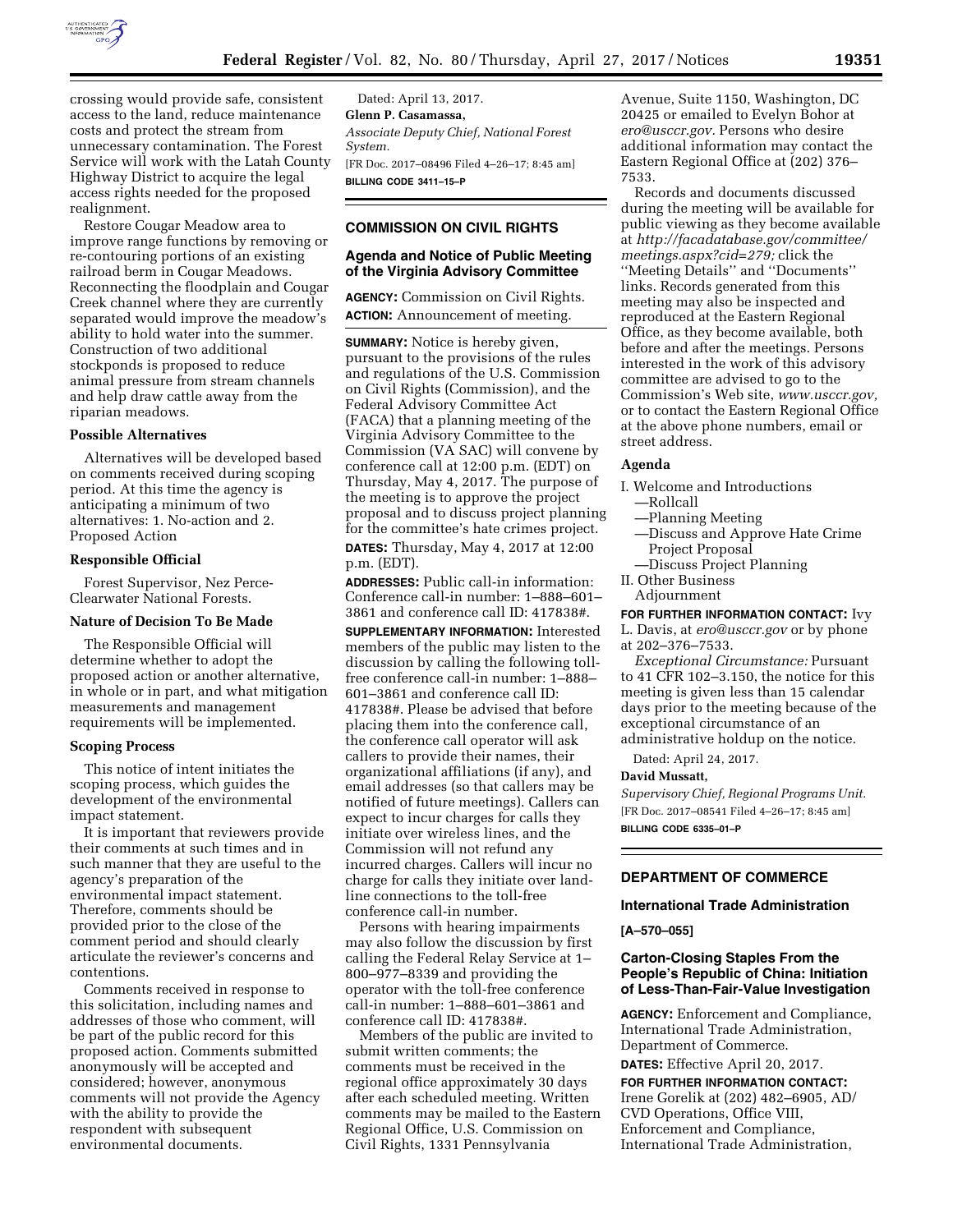U.S. Department of Commerce, 1401 Constitution Avenue NW., Washington, DC 20230.

# **SUPPLEMENTARY INFORMATION:**

### **The Petition**

On March 31, 2017, the Department of Commerce (the Department) received an antidumping duty (AD) petition concerning imports of carton-closing staples from the People's Republic of China (PRC), filed in proper form on behalf of North American Steel & Wire, Inc./ISM Enterprises (the petitioner).1 The petitioner is a producer of cartonclosing staples.2

On April 4, 2017, the Department requested additional information and clarification of certain areas of the Petition.3 The petitioner filed responses to the request on April 6, 2017.4

In accordance with section 732(b) of the Tariff Act of 1930, as amended (the Act), the petitioner alleges that imports of carton-closing staples from the PRC are being, or are likely to be, sold in the United States at less than fair value within the meaning of section 731 of the Act, and that imports of carton-closing staples from the PRC are materially injuring, or threaten material injury to, the domestic industry producing cartonclosing staples in the United States. Also, consistent with section 732(b)(1) of the Act, the Petition is accompanied by information reasonably available to the petitioner supporting its allegations.

The Department finds that the petitioner filed this Petition on behalf of the domestic industry because the petitioner is an interested party as defined in section 771(9)(C) of the Act. The Department also finds that the petitioner demonstrated sufficient industry support with respect to the initiation of the AD investigation that the petitioner is requesting.5

### **Period of Investigation**

Because the Petition was filed on March 31, 2017, pursuant to 19 CFR 351.204(b)(1), the period of investigation (POI) is July 1, 2016 through December 31, 2016.

3*See* Letters from the Department to the petitioner entitled, ''Petitions for the Imposition of Antidumping Duties on Imports of Carton-Closing Staples from the People's Republic of China: Supplemental Questions,'' dated April 4, 2017 (Supplemental Questionnaire).

4*See* Letter from the petitioner to the Department entitled, ''Petitioners' Responses to Department's April 4, 2017 Supplemental Questionnaire Regarding the Antidumping Duty Petition,'' dated April 6, 2017 (Supplemental Response).

5*See* the ''Determination of Industry Support for the Petition'' section below.

# **Scope of the Investigation**

The products covered by this investigation are carton-closing staples from the PRC. For a full description of the scope of this investigation, *see* the ''Scope of the Investigation,'' in Appendix I of this notice.

### **Comments on Scope of the Investigation**

During our review of the Petition, we issued questions to, and received responses from, the petitioner pertaining to the proposed scope to ensure that the scope language in the Petition would be an accurate reflection of the products for which the domestic industry is seeking relief.6 As a result of the responses submitted by the petitioner, we have revised the original scope.7

As discussed in the preamble to the Department's regulations,<sup>8</sup> we are setting aside a period for interested parties to raise issues regarding product coverage (scope). The Department will consider all comments received from parties and, if necessary, will consult with parties prior to the issuance of the preliminary determination. If scope comments include factual information (*see* 19 CFR 351.102(b)(21)), all such factual information should be limited to public information. In order to facilitate preparation of its questionnaires, the Department requests all interested parties to submit such comments by 5:00 p.m. Eastern Time (ET) on May 10, 2017, which is 20 calendar days from the signature date of this notice. Any rebuttal comments, which may include factual information (also limited to public information), must be filed by 5:00 p.m. ET on Monday, May 22, 2017.

The Department requests that any factual information the parties consider relevant to the scope of the investigation be submitted during this time period. However, if a party subsequently finds that additional factual information pertaining to the scope of the investigation may be relevant, the party may contact the Department and request permission to submit the additional information.

### **Filing Requirements**

All submissions to the Department must be filed electronically using Enforcement & Compliance's Antidumping and Countervailing Duty

Centralized Electronic Service System (ACCESS).9 An electronically filed document must be received successfully in its entirety by the time and date when it is due. Documents excepted from the electronic submission requirements must be filed manually (*i.e.,* in paper form) with Enforcement & Compliance's APO/Dockets Unit, Room 18022, U.S. Department of Commerce, 1401 Constitution Avenue NW., Washington, DC 20230, and stamped with the date and time of receipt by the applicable deadlines.

## **Comments on Product Characteristics for AD Questionnaire**

The Department requests comments from interested parties regarding the appropriate physical characteristics of carton-closing staples to be reported in response to the Department's AD questionnaire. This information will be used to identify the key physical characteristics of the subject merchandise in order to report the relevant factors and costs of production accurately as well as to develop appropriate product-comparison criteria.

Interested parties may provide any information or comments that they feel are relevant to the development of an accurate list of physical characteristics. Specifically, they may provide comments as to which characteristics are appropriate to use as: (1) General product characteristics and (2) productcomparison criteria. We note that it is not always appropriate to use all product characteristics as productcomparison criteria. We base productcomparison criteria on meaningful commercial differences among products. In other words, although there may be some physical product characteristics utilized by manufacturers to describe carton-closing staples, it may be that only a select few product characteristics take into account commercially meaningful physical characteristics. In addition, interested parties may comment on the order in which the physical characteristics should be used in matching products. Generally, the Department attempts to list the most

<sup>1</sup>*See* Petition for the Imposition of Antidumping Duties, dated March 31, 2017 (the Petition), at Volumes I and II.

<sup>2</sup> *Id.,* at Volume I.

<sup>6</sup>*See* Supplemental Questionnaire; *see also*  Supplemental Response and Letter from the petitioner, re: ''Petitioner's Scope Clarification,'' dated April 10, 2017, and Memorandum to the File, from Irene Gorelik, re: ''Second Revision to the Scope of the Investigation,'' dated April 13, 2017. 7*See* Appendix I.

<sup>8</sup>*See Antidumping Duties; Countervailing Duties,*  62 FR 27296, 27323 (May 19, 1997).

<sup>9</sup>*See* 19 CFR 351.303 (describing general filing requirements); *see also Antidumping and Countervailing Duty Proceedings: Electronic Filing Procedures; Administrative Protective Order Procedures,* 76 FR 39263 (July 6, 2011) and *Enforcement and Compliance; Change of Electronic Filing System Name,* 79 FR 69046 (November 20, 2014) for details of the Department's electronic filing requirements, which went into effect on August 5, 2011. Information on help using ACCESS can be found at *<https://access.trade.gov/help.aspx>*  and a handbook can be found at *[https://access.](https://access.trade.gov/help/Handbook%20on%20Electronic%20Filling%20Procedures.pdf) [trade.gov/help/Handbook%20on%20Electronic](https://access.trade.gov/help/Handbook%20on%20Electronic%20Filling%20Procedures.pdf) [%20Filling%20Procedures.pdf.](https://access.trade.gov/help/Handbook%20on%20Electronic%20Filling%20Procedures.pdf)*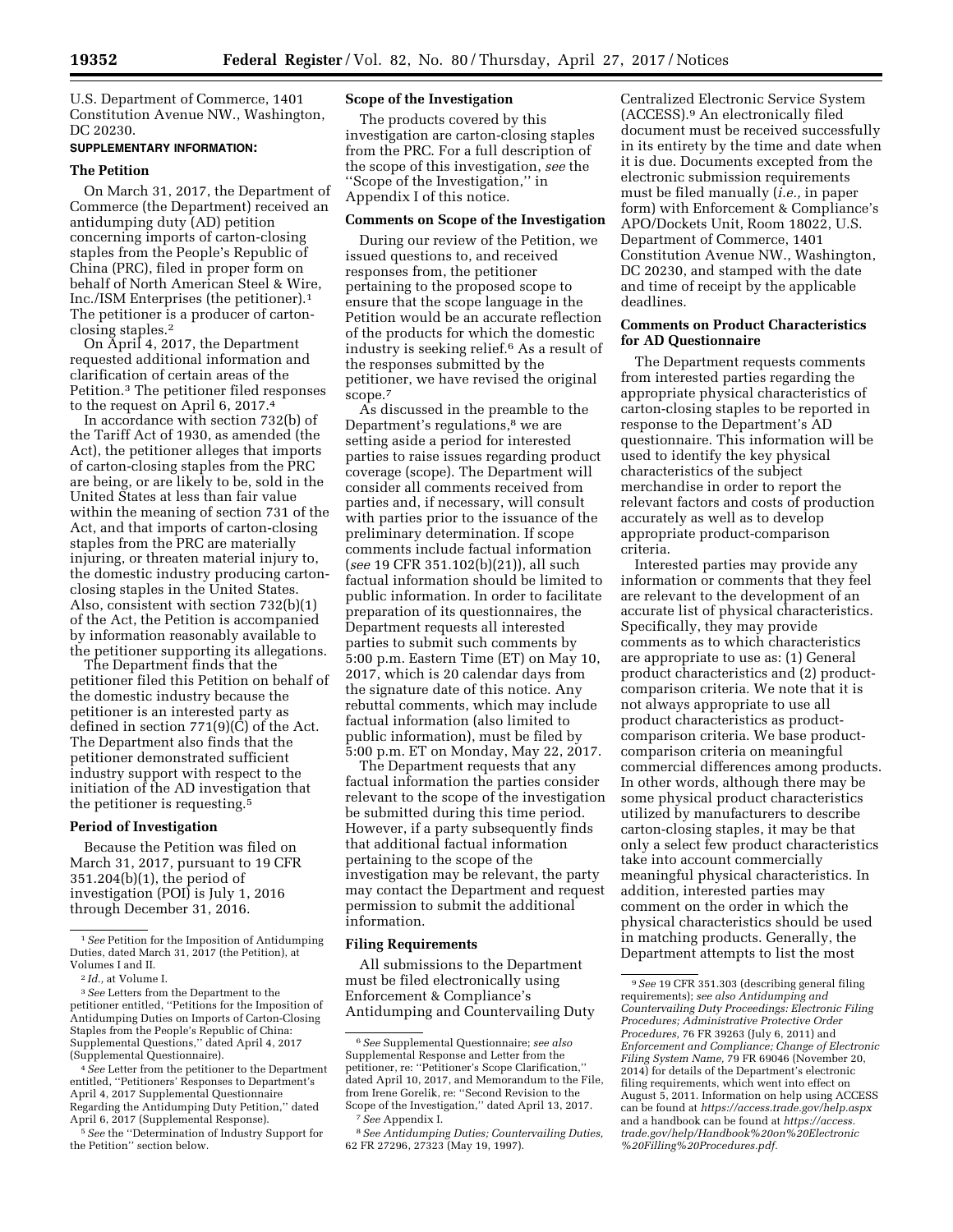important physical characteristics first and the least important characteristics last.

In order to consider the suggestions of interested parties in developing and issuing the AD questionnaire, all comments must be filed by 5:00 p.m. ET on May 10, 2017, which is 20 calendar days from the signature date of this notice. Any rebuttal comments must be filed by 5:00 p.m. ET May 22, 2017. All comments and submissions to the Department must be filed electronically using ACCESS, as explained above, on the record of this less-than-fair-value investigation.

### **Determination of Industry Support for the Petition**

Section 732(b)(1) of the Act requires that a petition be filed on behalf of the domestic industry. Section 732(c)(4)(A) of the Act provides that a petition meets this requirement if the domestic producers or workers who support the petition account for: (i) At least 25 percent of the total production of the domestic like product; and (ii) more than 50 percent of the production of the domestic like product produced by that portion of the industry expressing support for, or opposition to, the petition. Moreover, section 732(c)(4)(D) of the Act provides that, if the petition does not establish support of domestic producers or workers accounting for more than 50 percent of the total production of the domestic like product, the Department shall: (i) Poll the industry or rely on other information in order to determine if there is support for the petition, as required by subparagraph (A); or (ii) determine industry support using a statistically valid sampling method to poll the ''industry.''

Section 771(4)(A) of the Act defines the ''industry'' as the producers as a whole of a domestic like product. Thus, to determine whether a petition has the requisite industry support, the statute directs the Department to look to producers and workers who produce the domestic like product. The International Trade Commission (ITC), which is responsible for determining whether ''the domestic industry'' has been injured, must also determine what constitutes a domestic like product in order to define the industry. While both the Department and the ITC must apply the same statutory definition regarding the domestic like product,<sup>10</sup> they do so for different purposes and pursuant to a separate and distinct authority. In addition, the Department's determination is subject to limitations of

time and information. Although this may result in different definitions of the like product, such differences do not render the decision of either agency contrary to law.11

Section 771(10) of the Act defines the domestic like product as ''a product which is like, or in the absence of like, most similar in characteristics and uses with, the article subject to an investigation under this title.'' Thus, the reference point from which the domestic like product analysis begins is ''the article subject to an investigation'' (*i.e.,* the class or kind of merchandise to be investigated, which normally will be the scope as defined in the Petition).

With regard to the domestic like product, the petitioner does not offer a definition of the domestic like product distinct from the scope of the investigation. Based on our analysis of the information submitted on the record, we have determined that cartonclosing staples, as defined in the scope, constitute a single domestic like product, and we have analyzed industry support in terms of that domestic like product.12

In determining whether the petitioner has standing under section 732(c)(4)(A) of the Act, we considered the industry support data contained in the Petition with reference to the domestic like product as defined in the ''Scope of the Investigation,'' in Appendix I of this notice. To establish industry support, the petitioner provided its 2016 production of the domestic like product.13 The petitioner states that it is the only known producer of cartonclosing staples in the United States; therefore, the Petition is supported by 100 percent of the U.S. industry.14

Our review of the data provided in the Petition, the Supplemental Response, and other information readily available to the Department indicates that the petitioner has established U.S. industry support.15 First, the Petition established

<sup>12</sup> For a discussion of the domestic like product analysis in this case, *see* ''AD Investigation Initiation Checklist: Carton-Closing Staples from the People's Republic of China (PRC AD Initiation Checklist), at Attachment II, Determination of Industry Support for the Antidumping Duty Petition Covering Carton-Closing Staples from the People's Republic of China. This checklist is dated concurrently with this notice and on file electronically via ACCESS. Access to documents filed via ACCESS is also available in the Central Records Unit, Room B8024 of the main Department of Commerce building.

13*See* Volume I of the Petition, at I–7 and Exhibit I–1.

 $^{14}\,Id.,$  at I–2, I–7 and Exhibits I–1 and I–2.

15*See* PRC AD Initiation Checklist, at Attachment II.

support from U.S. domestic producers (or workers) accounting for more than 50 percent of the total production of the domestic like product and, as such, the Department is not required to take further action in order to evaluate industry support (*e.g.,* polling).16 Second, the domestic producers (or workers) have met the statutory criteria for industry support under section  $732(c)(4)(A)(i)$  of the Act because the domestic producers (or workers) who support the Petition account for at least 25 percent of the total production of the domestic like product.17 Finally, the domestic producers (or workers) have met the statutory criteria for industry support under section 732(c)(4)(A)(ii) of the Act because the domestic producers (or workers) who support the Petition account for more than 50 percent of the production of the domestic like product produced by that portion of the industry expressing support for, or opposition to, the Petition.18 Accordingly, the Department determines that the Petition was filed on behalf of the domestic industry within the meaning of section 732(b)(1) of the Act.

The Department finds that the petitioner filed the Petition on behalf of the domestic industry because it is an interested party as defined in section 771(9)(C) of the Act and it has demonstrated sufficient industry support with respect to the AD investigation that it is requesting the Department initiate.19

## **Allegations and Evidence of Material Injury and Causation**

The petitioner alleges that the U.S. industry producing the domestic like product is being materially injured, or is threatened with material injury, by reason of the imports of the subject merchandise sold at less than normal value (NV). In addition, the petitioner alleges that subject imports exceed the negligibility threshold provided for under section 771(24)(A) of the Act.20 The petitioner contends that the industry's injured condition is illustrated by the impact on the domestic industry's market share; underselling and price depression or suppression; lost sales and revenues; decline in wages, hours, and employment; decline in shipments; low capacity utilization rates; and decline in

19 *Id.* 

<sup>10</sup>*See* section 771(10) of the Act.

<sup>11</sup>*See USEC, Inc.* v. *United States,* 132 F. Supp. 2d 1, 8 (CIT 2001) (citing *Algoma Steel Corp., Ltd.*  v. *United States,* 688 F. Supp. 639, 644 (CIT 1988), *aff'd* 865 F.2d 240 (Fed. Cir. 1989)).

<sup>16</sup>*See* section 732(c)(4)(D) of the Act; *see also*  PRC AD Initiation Checklist, at Attachment II.

<sup>17</sup>*See* PRC AD Initiation Checklist, at Attachment II.

<sup>18</sup> *Id.* 

<sup>20</sup>*See* Volume I of the Petition, at I–16, I–17 and Exhibit I–14.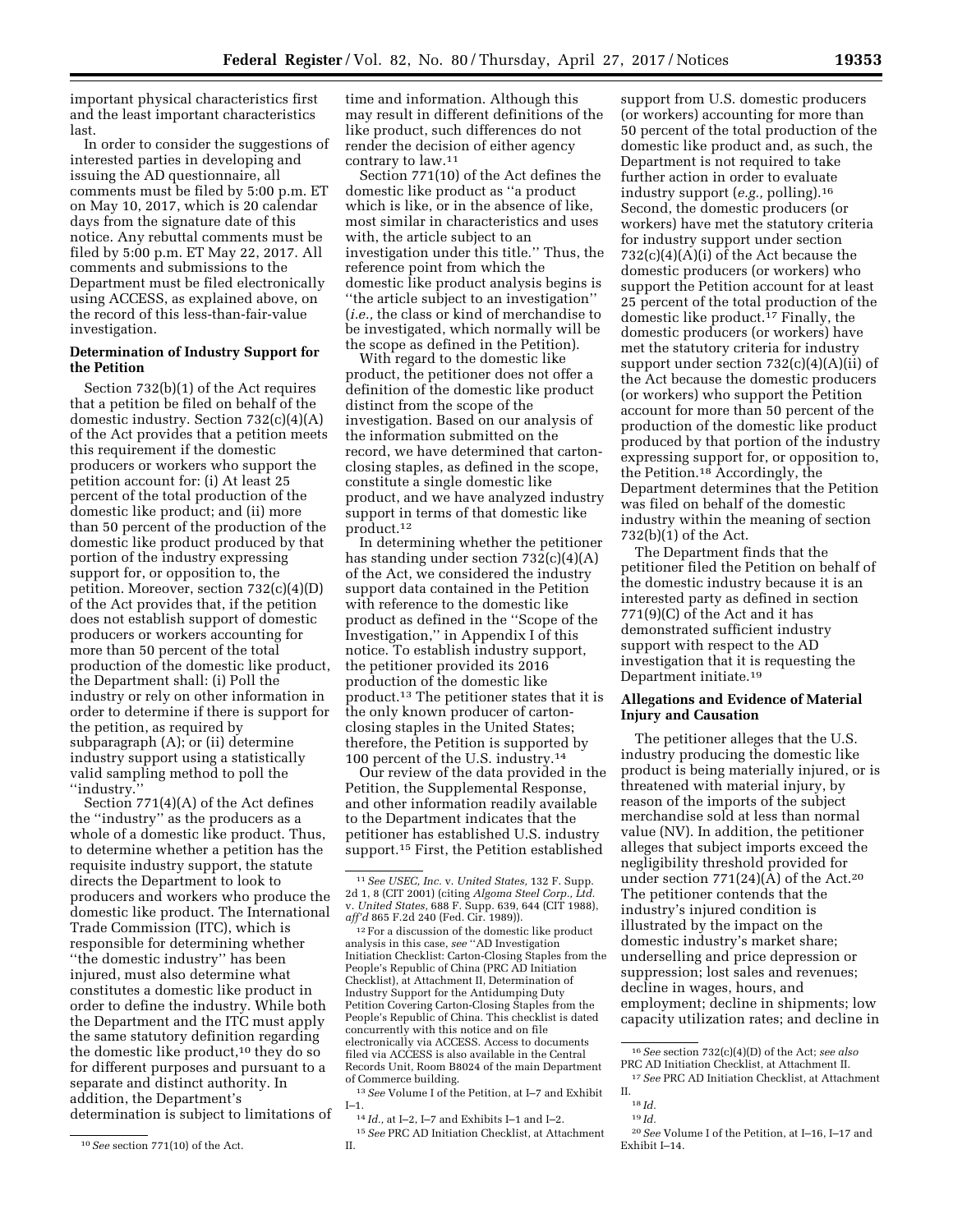profitability.21 We have assessed the allegations and supporting evidence regarding material injury, threat of material injury, and causation, and we have determined that these allegations are properly supported by adequate evidence, and meet the statutory requirements for initiation.22

# **Allegation of Sales at Less Than Fair Value**

The following is a description of the allegation of sales at less than fair value upon which the Department based its decision to initiate an investigation of imports of carton-closing staples from the PRC. The sources of data for the deductions and adjustments relating to U.S. price and NV are discussed in greater detail in the initiation checklist.

## **Export Price**

The petitioner based export prices (EP) on price quotations for the sale of carton-closing staples to U.S. customers, obtained from an on-line marketplace, as well as on a price quote from a PRC producer of carton-closing staples.23 The petitioner made deductions from U.S. price, as appropriate and consistent with the sale and delivery terms, for foreign inland freight, foreign brokerage and handling, and unrebated valueadded tax, where applicable.24

## **Normal Value**

The petitioner stated that the Department has identified the PRC as a non-market economy (NME) country as recently as the week before the petitioner filed the petition, and the Department has not since that time published any determination concluding that the PRC is a market economy.25 In accordance with section  $771(18)(C)(i)$  of the Act, the presumption of NME status remains in effect until revoked by the Department. The presumption of NME status for the PRC has not been revoked by the Department and, therefore, remains in effect for purposes of the initiation of this investigation. Accordingly, the NV of the product is appropriately based on factors of production (FOPs) valued in

a surrogate market economy country, in accordance with section 773(c) of the Act.

The petitioner claims that Thailand is an appropriate surrogate country because it is a market economy country that is at a level of economic development comparable to that of the PRC, it is a significant producer of comparable merchandise, and public information from Thailand is available to value all material input factors.26 Based on the information provided by the petitioner, we determine that it is appropriate to use Thailand as a surrogate country for initiation purposes. Interested parties will have the opportunity to submit comments regarding surrogate country selection and, pursuant to 19 CFR  $351.301(c)(3)(i)$ , will be provided an opportunity to submit publicly available information to value FOPs within 30 days before the scheduled date of the preliminary determination.

### *Factors of Production*

The petitioner based the FOPs for materials and energy on its own consumption rates in the production of carton-closing staples in the United States.27 The petitioner asserts that the production process for carton-closing staples is similar regardless of whether the product is produced in the United States or in the PRC.<sup>28</sup> The petitioner valued the estimated factors of production using surrogate values from Thailand, as discussed below.29

#### *Valuation of Raw Materials*

The petitioner valued the FOPs for certain raw materials (*i.e.,* steel wire, steel wire rod, etc.) and packing materials using public import data for Thailand obtained from the Global Trade Atlas (GTA) applicable for the POI.30 The petitioner excluded all import values from countries previously determined by the Department to maintain broadly available, nonindustry-specific export subsidies and from countries previously determined by the Department to be NME countries.31 In addition, in accordance with the Department's practice, the petitioner excluded imports that were labeled as originating from an

unidentified country.32 The Department determines that the surrogate values used by the petitioner are reasonably available and, thus, are acceptable for purposes of initiation.

#### *Valuation of Labor*

The petitioner has not included FOPs for direct or indirect labor in its NV calculations, as noted in Volume I of the Petition,33 where the petitioner stated that its labor figures for the POI may not be representative of carton-closing staple production under normal conditions.34 The petitioner notes that the exclusion of labor FOPs from the NV calculation is a conservative approach, as PRC producers incur labor costs which would, normally, raise the NV.35

### *Valuation of Energy*

The petitioner valued electricity, natural gas, and water to calculate the NV of integrated production of cartonclosing staples (drawing wire rod into wire).36 The petitioner used GTA data during the POI to value natural gas using the average unit value of imports of natural gas into Thailand.37 The petitioner applied that rate to its usage rates.38 The petitioner valued electricity and water using publicly available data from the Thai Investment Board and Thai Provincial Electrical Authority, respectively, for May 2015, which the petitioner inflated for the POI.39

## *Valuation of Factory Overhead, Selling, General and Administrative Expenses, and Profit*

The petitioner calculated ratios for factory overhead, selling, general and administrative expenses based on the 2015 consolidated financial statements of L.S. Industry Co., Ltd., a Thai producer of steel nails, which the petitioner asserts is merchandise comparable to carton-closing staples because steel nails are also produced from steel wire rod or steel wire.40 The petitioner calculated a profit rate for L.S. Industry Co., Ltd. by adding its other gains and losses to its operating profit, and dividing the result by the sum of cost of sales and SG&A expenses.

<sup>21</sup> *Id.,* at I–11 through I–28 and Exhibits I–10, I– 11 and I–13 through I–20; *see also* Supplemental Response, at 11–14 and Exhibit I–SQ–8.

<sup>22</sup>*See* PRC AD Initiation Checklist, at Attachment III, Analysis of Allegations and Evidence of Material Injury and Causation for the Antidumping Duty Petition Covering Carton-Closing Staples from the People's Republic of China.

<sup>23</sup>*See* Volume II of the Petition, at 5–6 and Exhibits II–4(A), II–4(B), II–4(C); *see also*  Supplemental Response at, Exhibit II–SQ–2, 4.

<sup>24</sup>*See* Volume II of the Petition, at 6–7, 9 and Exhibits II–4(A), II–4(B), II–4(C) and II–6(A–E); *see also* Supplemental Response, at 16 and Exhibits II– SQ–2, 4.

<sup>25</sup>*See* Volume II of the Petition, at 1.

<sup>26</sup>*See* Volume II of the Petition, at 2. 27*See* Volume II of the Petition, at 9–10 and Exhibits II–7(A), II–9(C), II–7(H).

<sup>28</sup>*See* Volume II of the Petition, at 9–10.

<sup>29</sup> *Id.,* at 9–13 and Exhibits II–7(A), II–9(C), II– 7(H); *see also* Supplemental Response, at 17–19 and Exhibits II–SQ–3, II–SQ–7 and 8.

<sup>30</sup>*See* Volume II of the Petition, at Exhibit II–7 and Supplemental Response, at Exhibit II–SQ–7 and 8.

<sup>31</sup>*See* Volume II of the Petition, at 10 and Exhibit  $II-7(C)$ .

<sup>32</sup> *Id.* 

<sup>33</sup> *Id.,* at 11; *see also* Volume I of the Petition, at 22–23.

<sup>34</sup>*See* Volume I of the Petition, at 22–23.

<sup>35</sup>*See* Volume II of the Petition, at 11.

<sup>36</sup>*See* Volume II of the Petition, at 11–12.

<sup>37</sup>*See* Volume II of the Petition, at 12 and

Exhibits II–7(C,D); *see also* Supplemental Response at Exhibit II–SQ–7.

<sup>38</sup>*See* Volume II of the Petition, at 11–12 and Exhibit II–7(C,D,E) and II–8(B).

<sup>39</sup>See Volume II of the Petition, at 12 and Exhibit  $II - 7(E)$ .

<sup>40</sup>*See* Volume II of the Petition, at 4–5, 12–13 and Exhibit II–7(F).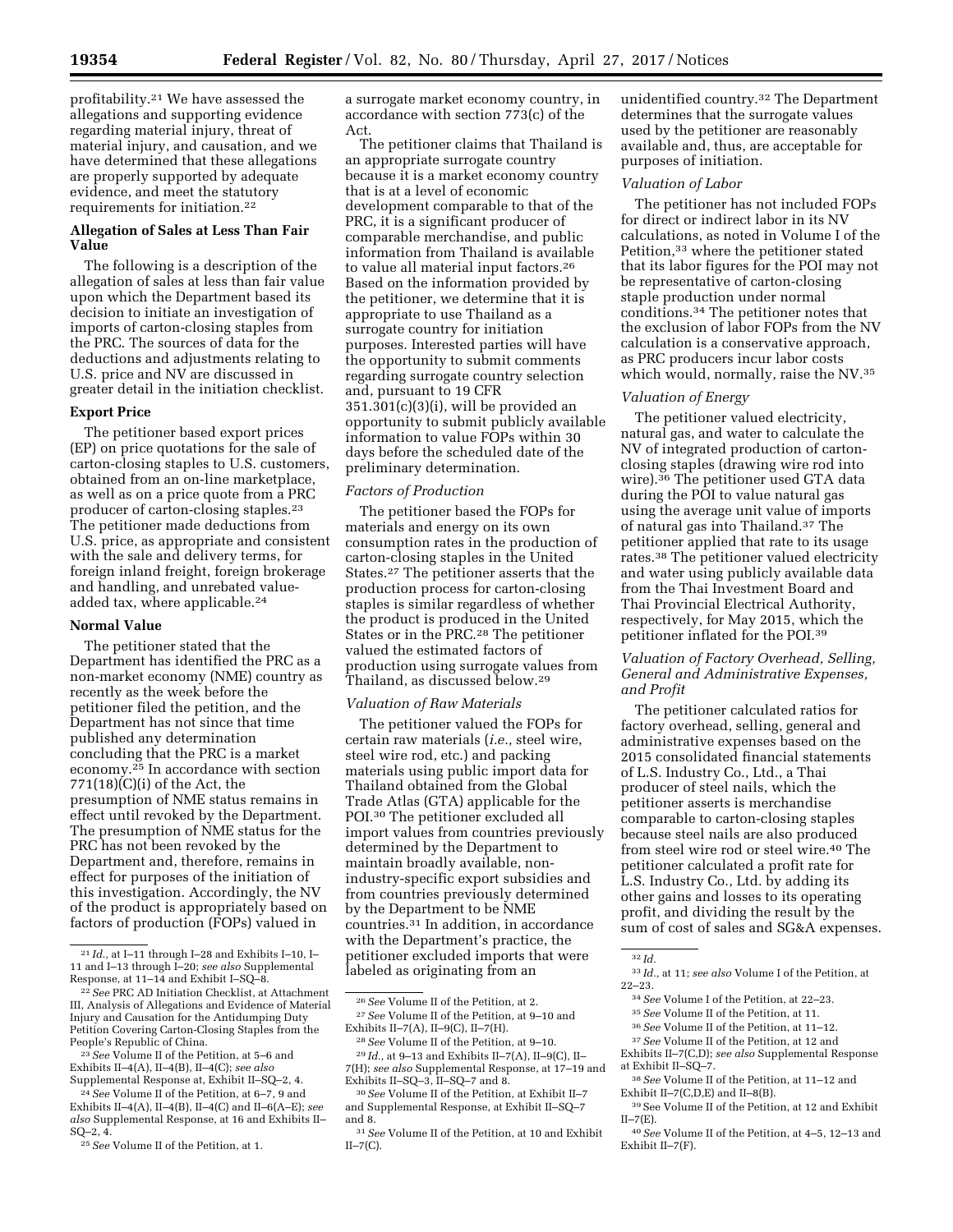The petitioner calculated profit values for each product covered by the sales offers/quotes by multiplying the profit rate by the calculated cost of production (COP) of each of the 15 product types. The resulting profit values were added to the COP values for the 15 product types to arrive at total COP plus profit for each product.41

## Fair Value Comparisons

Based on the data provided by the petitioner, there is reason to believe that imports of carton-closing staples from the PRC are being, or are likely to be, sold in the United States at less than fair value. Based on comparisons of EP to NV, in accordance with section 773(c) of the Act, the estimated dumping margins for carton-closing staples from the PRC range from 13.76 percent to 263.43 percent.42

## Initiation of Less-Than-Fair-Value Investigation

Based upon the examination of the Petition, we find that the Petition meets the requirements of section 732 of the Act. Therefore, we are initiating an AD investigation to determine whether imports of carton-closing staples from the PRC are being, or are likely to be, sold in the United States at less than fair value. In accordance with section 733(b)(1)(A) of the Act and 19 CFR 351.205(b)(1), unless postponed, we intend to make our preliminary determination no later than 140 days after the date of this initiation.

Under the Trade Preferences Extension Act of 2015, numerous amendments to the AD and CVD laws were made.43 The 2015 law does not specify dates of application for those amendments. On August 6, 2015, the Department published an interpretative rule, in which it announced the applicability dates for each amendment to the Act, except for amendments contained in section 771(7) of the Act, which relate to determinations of material injury by the ITC.44 The amendments to sections 771(15), 773, 776, and 782 of the Act are applicable to all determinations made on or after August 6, 2015, and, therefore, apply to this AD investigation.45

# Respondent Selection

In accordance with our standard practice for respondent selection in AD cases involving NME countries, we intend to issue quantity and value (Q&V) questionnaires to producers/ exporters of merchandise subject to the investigation and, if necessary, base respondent selection on the responses received. For this investigation, the Department will request Q&V information from known exporters and producers identified, with complete contact information, in the Petition. In addition, the Department will post the Q&V questionnaire along with filing instructions on the Enforcement and Compliance Web site at *[http://](http://www.trade.gov/enforcement/news.asp) [www.trade.gov/enforcement/news.asp.](http://www.trade.gov/enforcement/news.asp)* 

Producers/exporters of carton-closing staples from the PRC that do not receive Q&V questionnaires by mail may still submit a response to the Q&V questionnaire and can obtain a copy from the Enforcement & Compliance Web site. The Q&V response must be submitted by the relevant PRC exporters/producers no later than 5:00 p.m. ET on May 5, 2017. All Q&V responses must be filed electronically via ACCESS.

#### Separate Rates

In order to obtain separate-rate status in an NME investigation, exporters and producers must submit a separate-rate application.46 The specific requirements for submitting a separate-rate application in the PRC investigation are outlined in detail in the application itself, which is available on the Department's Web site at *[http://](http://enforcement.trade.gov/nme/nme-sep-rate.html) [enforcement.trade.gov/nme/nme-sep](http://enforcement.trade.gov/nme/nme-sep-rate.html)[rate.html.](http://enforcement.trade.gov/nme/nme-sep-rate.html)* The separate-rate application will be due 30 days after publication of this initiation notice.47 Exporters and producers who submit a separate-rate application and have been selected as mandatory respondents will be eligible for consideration for separate-rate status only if they respond to all parts of the Department's AD questionnaire as mandatory respondents. The Department requires that companies from the PRC submit a response to both the Q&V questionnaire and the separaterate application by the respective deadlines in order to receive

consideration for separate-rate status. Companies not filing a timely Q&V response will not receive separate rate consideration.

## Use of Combination Rates

The Department will calculate combination rates for certain respondents that are eligible for a separate rate in an NME investigation. The Separate Rates and Combination Rates Bulletin states:

{w}hile continuing the practice of assigning separate rates only to exporters, all separate rates that the Department will now assign in its NME Investigation will be specific to those producers that supplied the exporter during the period of investigation. Note, however, that one rate is calculated for the exporter and all of the producers which supplied subject merchandise to it during the period of investigation. This practice applies both to mandatory respondents receiving an individually calculated separate rate as well as the pool of non-investigated firms receiving the weighted-average of the individually calculated rates. This practice is referred to as the application of ''combination rates'' because such rates apply to specific combinations of exporters and one or more producers. The cash-deposit rate assigned to an exporter will apply only to merchandise both exported by the firm in question *and*  produced by a firm that supplied the exporter during the period of investigation.<sup>48</sup>

#### Distribution of Copies of the Petition

In accordance with section 732(b)(3)(A) of the Act and 19 CFR 351.202(f), a copy of the public version of the Petition has been provided to the government of the PRC via ACCESS. Because of the particularly large number of producers/exporters identified in the Petition, the Department considers the service of the public version of the Petition to the foreign producers/ exporters satisfied by delivery of the public version to the government of the PRC, consistent with 19 CFR 351.203(c)(2).

### ITC Notification

We will notify the ITC of our initiation, as required by section 732(d) of the Act.

## Preliminary Determination by the ITC

The ITC will preliminarily determine, within 45 days after the date on which the Petition was filed, whether there is a reasonable indication that imports of carton-closing staples from the PRC are materially injuring or threatening material injury to a U.S. industry.49 A negative ITC determination will result in the investigation being terminated; 50

<sup>41</sup>*See* Volume II of the Petition, at Exhibit II–7(F). 42*See* Supplemental Response, at 19 and Exhibit II–SQ–9.

<sup>43</sup>*See* Trade Preferences Extension Act of 2015, Pub. L. 114–27, 129 Stat. 362 (2015).

<sup>44</sup>*See Dates of Application of Amendments to the Antidumping and Countervailing Duty Laws Made by the Trade Preferences Extension Act of 2015,* 80 FR 46793 (August 6, 2015) (*Applicability Notice*).

<sup>45</sup> *Id.,* at 46794–95. The 2015 amendments may be found at *[https://www.congress.gov/bill/114th](https://www.congress.gov/bill/114th-congress/house-bill/1295/text/pl)[congress/house-bill/1295/text/pl.](https://www.congress.gov/bill/114th-congress/house-bill/1295/text/pl)* 

<sup>46</sup>*See* Policy Bulletin 05.1: Separate-Rates Practice and Application of Combination Rates in Antidumping Investigation involving Non-Market Economy Countries (April 5, 2005), available at *[http://enforcement.trade.gov/policy/bull05–1.pdf](http://enforcement.trade.gov/policy/bull05-1.pdf)*  (Policy Bulletin 05.1).

<sup>47</sup>Although in past investigations this deadline was 60 days, consistent with 19 CFR 351.301(a), which states that ''the Secretary may request any person to submit factual information at any time during a proceeding,'' this deadline is now 30 days.

<sup>48</sup>*See* Policy Bulletin 05.1 at 6 (emphasis added). 49*See* section 733(a) of the Act.

<sup>50</sup> *Id.*